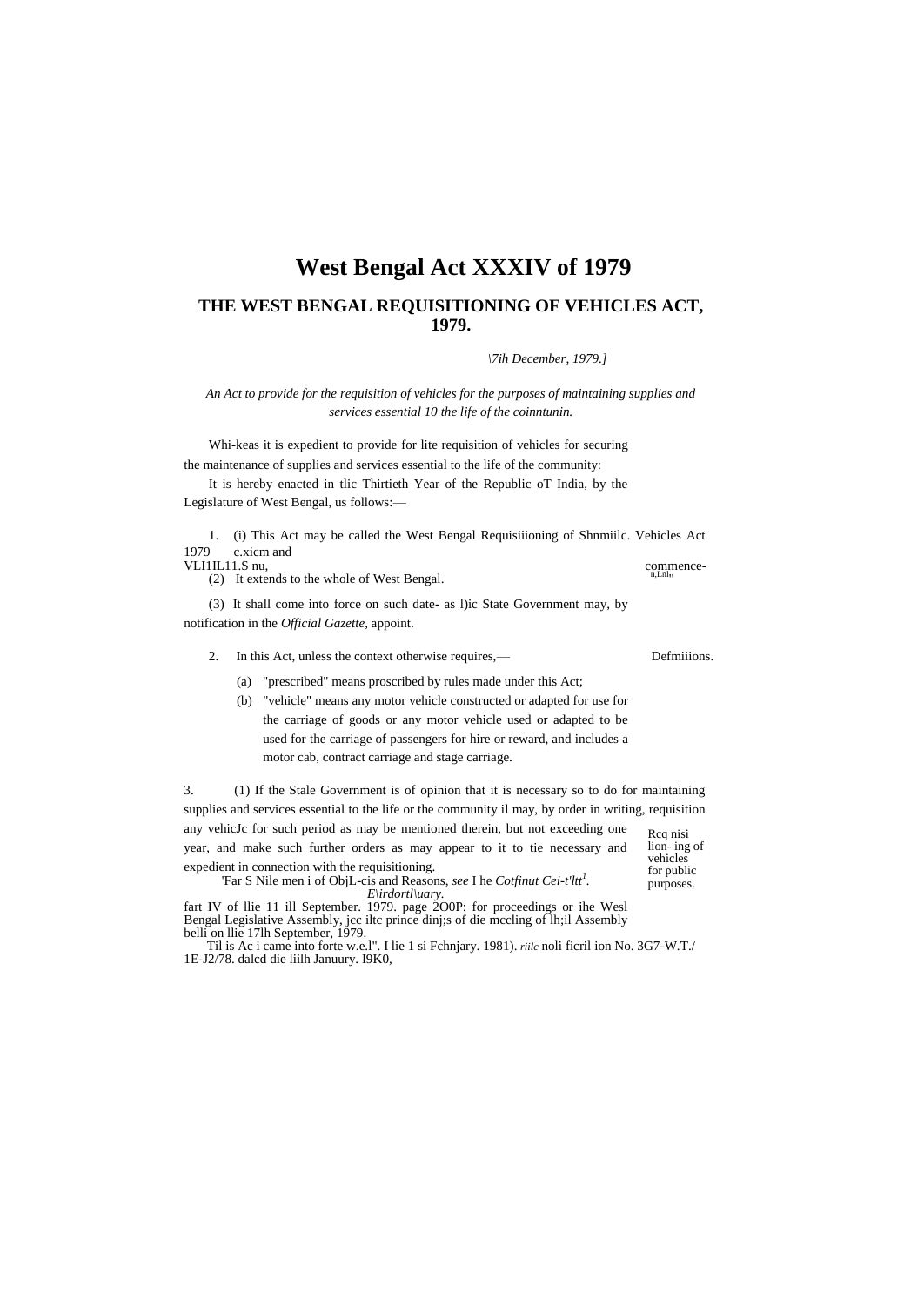#### 208 *The West Bengal Requisitioning of Vehicles Ad, 1979. {Sections 4,* 5.,)

[VVcsl Ben. AcL

(2) An order of requisition under sub-scction (1) shall be served on the person deemed by Uie Slale Govern mem to be ihe owner of [he vehiele or, if at the lime of requisitioning the vehiele is in possession or a person oilier than the owner, lhen on such person as well as on [he owner.

(3) Any vehicle requisitioned under sub-section (1) shall vest in [lie Slale Government for the period of the requisition and the Stale Government may use or deal with ii in such manner as may appear to it to be expedient.

4. (1) Whenever the Stale Government requisitions any vehicle under section 3. iho owner of such vehiele shall be paid compensation. Ihe amount of which shall be determined by the State Government on Llie basis of the fares or rates prevailing in die locality for Ihe hire of such vehicle.

(2) The owner of a vehicle requisitioned underseclion 3, iTaggrieved by llie amount of compensation determined, may make an application to the Siale Government within thirty days from the date of service on him of ihe order determining ihe compensation, for determination of

Ihe amount or compensation hy an Arbitrator.

Payment<br>of co com pens u-

(3) On receipt of an application under sub-section (2), the Slale Government shall appoint an Arbitrator and Ihe amount of compensation determined by the Arbilraior shall be

final-

(4) If, immediately before the requisitioning, Ihe vehicle was, by virtue of a hire-purchase agreemeni, in the possession of a person other than llie owner, the amount determined as compensation under subsection (I) or sub-section (3), as Ihe ease may be. shall be apportioned between that person and the owner in such manner as ihey may agree upon, and in default af agreement, in such manner as an Arbitrator appointed by the Staic Government in-this behalf may decidc.

(5) A.ny amount payable under this scaion as compensation shall be paid by the Stale Government but ihe State Government may recover the whole or a portion of such amount from any person or body on whose account ihe requisition is made.

Power l'> obiuin information.

5. The Slale Government may, Tor the purpose of requisitioning any vehicle under scciion 3 or determining the compensation payable under section 4, by order, require any person lo furnish lo such auihorily as may be specified in ihe order such information in Ilis possession re I a I i n y, to such vehicle as mav be so specifier!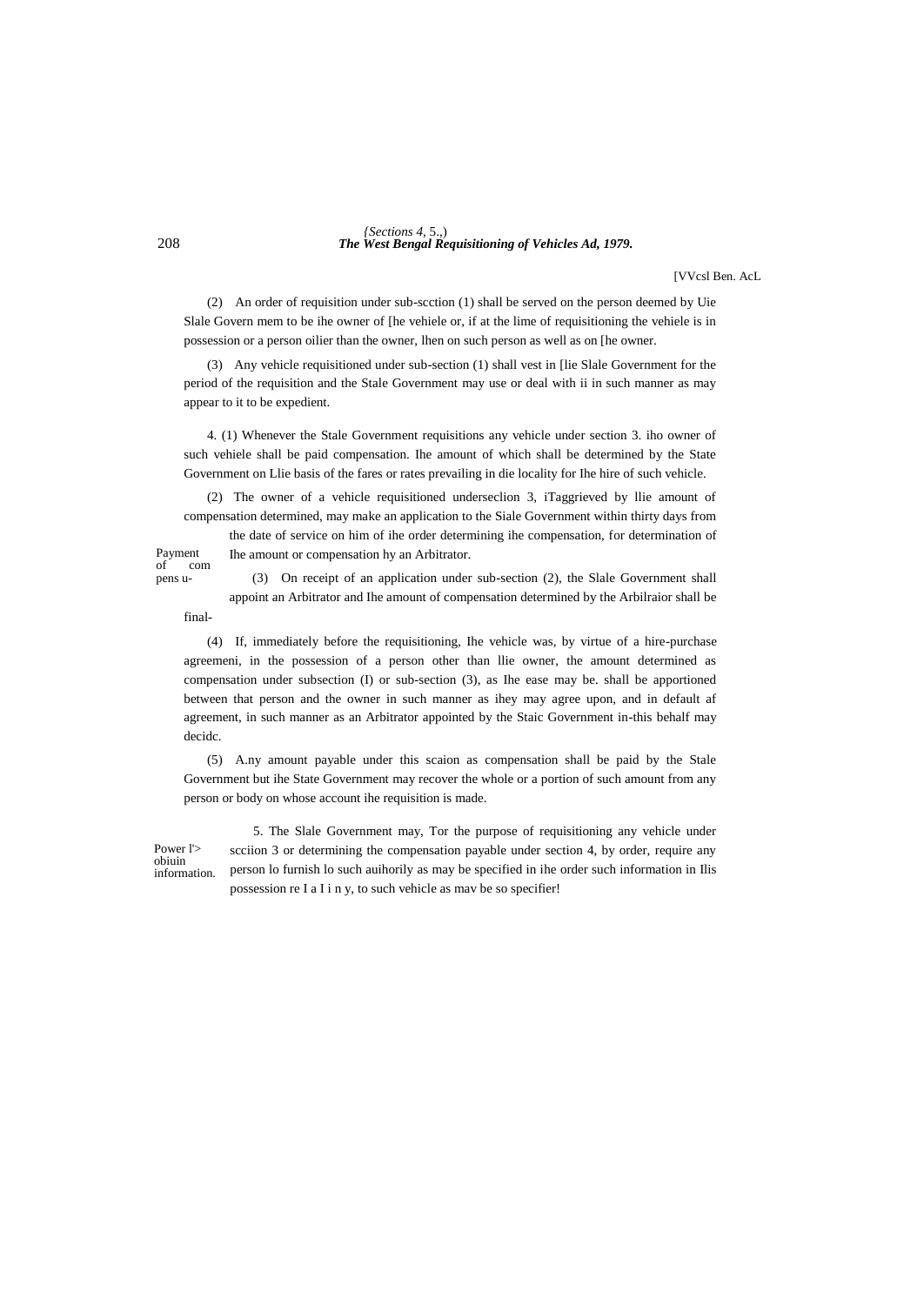209 *The West Bengal Requisitioning of Vehicles Ad, 1979. {Sections 6-9.)*

### **XXXIV** r**>ri97y.]**

6. Any person authorised in Ihis behalf by ihe Smie Government may enter into any premises rind inspect any vehicle [herein for llie purpose of determining whether, nnd if so in whai manner, an order under section 3 should be made in relation to such vehiele or with a view lo securing compliance wiih any order made under thai section.

7. (1) When a vehicle ret)u isitinned under section 3 is released, the possession ihercof shall be delivered to the person from whom possession was taken ai the time when the vehicle was requisitioned, or if there was no such person, lo llie person deemed by ihe Stale Government to be the owner of such vehicle, and such delivery of possession shrill be a full discharge of the Slate Government from nil liabilities in respect of such delivery, but shall not prejudice any right in respect of the vehicle lo which any other person may be entitled by due process of law lo enforce against llie person to wliom possession or ihe vehiele is so delivered.

(2) Where llie person from whom possession was taksn at the time when the vehicle was requisitioned or the person deemed by the Slale Government to be the owner of such vehicle cnnnoi be fount! nnd has no legal ngenl or other person empowered lo accept delivery on their behalf, the Slale Government shall cause a no Iice. declaring thai the vehicle is released from requisition, to be published in the *Official Gazette.*

(3) When a notice referred to in sub-seclion (2) is published in llie *Official Gctzeiie.*, ihe vehiele specified in such notice shall cense lo be subject to requisiiiou on nnd from the date of such publication and be deemed to have been delivered lo ihe person entitled to possession thereof and Ihe State Government shall not be liable for any compensation or other claims in respect of the vehicle for any period after the said dale.

8. IT during ihe period of requisition a vehicle requisitioned under section 3 is damaged otherwise than by normal wear and tear or lost and if such damage or loss to the vehicle is not insured, there shall be paid to the person entitled lo compensation under section 4 an additional compensation to the extent of damage or loss suffered as may be deiermincd by the Slate Government in such manner as may be prescribed.

9. The Slale Government may, by notification in llie *Official Gazette,* direei lhai any power conferred on any duly imposed on the Sinic Government by any of the provisions exccpt section 14 of this Act shall, under such conditions, if any, us may be specified in the dircciion, be exercised or discharged by such officer or class of officers as may be specified.

Payment of iiikli tion al compensation in rcrttifl cj.scs.

Dclair.iior. or lunclions of the Suite Government.

Power of cmry inio and inspection of promiscss, ctc.

Release vehicles

from requisition.